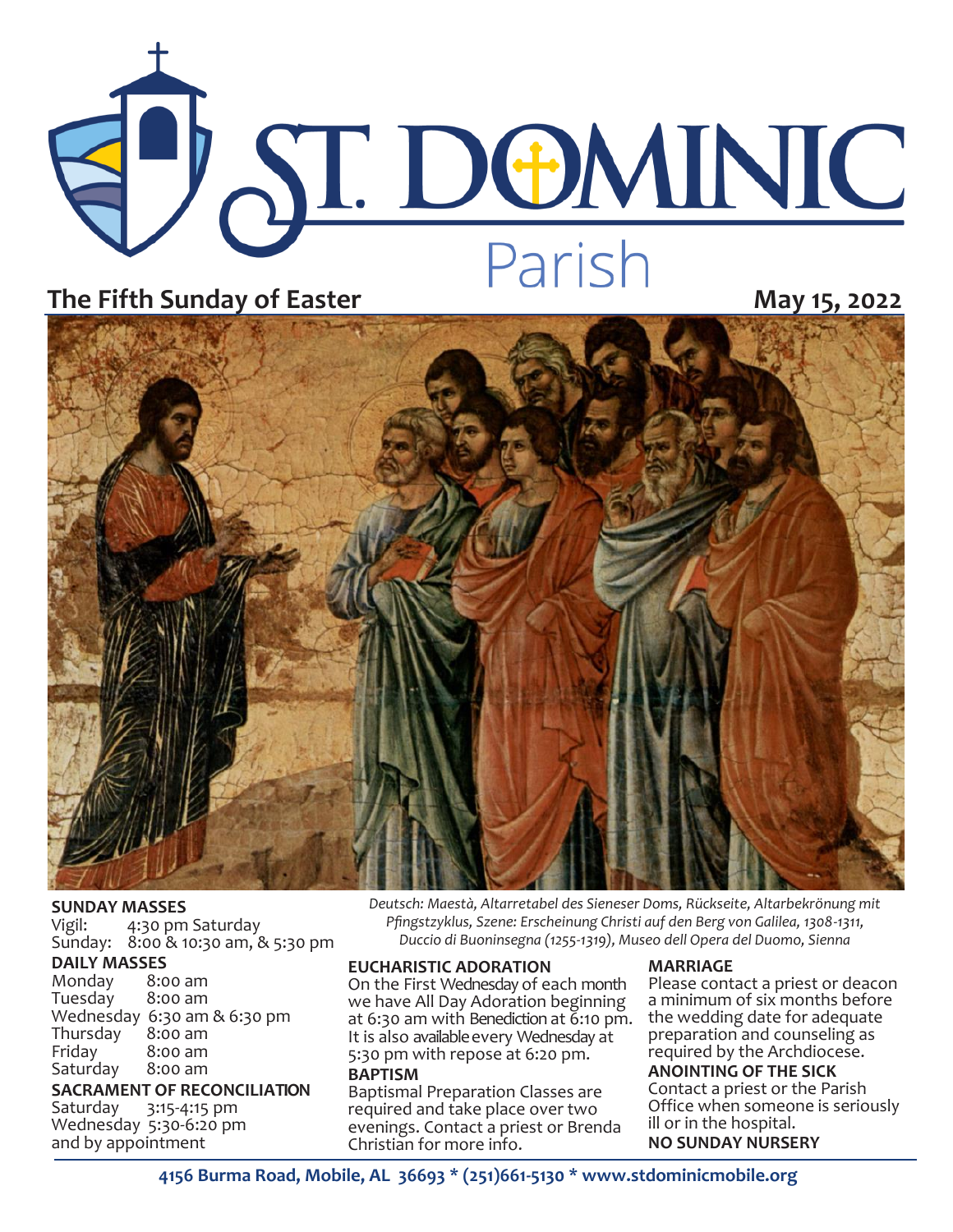## *Pastor, Rev. Patrick R. Driscoll* Email: pdriscoll@stdominicmobile.org *Deacon Robert E. Kirby, Jr.* Email: rkirby@stdominicmobile.org *Deacon Aldon O. Ward*

Email: award@stdominicmobile.org *Deacon Wiley J. Christian III*

Email: wchristian@stdominicmobile.org

## **PARISH OFFICE HOURS**

Monday - Friday, 8:00 a.m. - 4:00 p.m. **ST. DOMINIC CATHOLIC SCHOOL HOURS**  Monday - Friday, 7:15 a.m. - 3:45 p.m.

For more information on Rediscovering your Catholic Faith, contact Deacon Kirby.

# **Stewardship**

*"I give you a new commandment: love one another. As I have loved you, so you also should love one another."*

*John 13:34*

"As I have loved you," this is the hard part – Jesus's love is unconditional; our love usually comes with strings attached. It is easy to love someone when they love you back. But it takes mercy and compassion to love someone when you feel unappreciated, feel used or feel like your opinion doesn't matter. It takes courage and the grace of God to "love my neighbor" when they may be someone you don't like, someone you don't know or someone that doesn't look like you.



Registration forms for VBS can be found on the Parish website under the "youth" tab or picked up from the Parish Office. Please complete & return them to the Parish Office by May 20!

The readings for this Sunday, May 15, 2022 can be found online using the following link: https://bible.usccb.org/ bible/readings/051522.cfm

#### *Mass Intentions For The Week*

| Sat, May 14     | 4:30 p.m.   | Bernadette Matthews (D)          |
|-----------------|-------------|----------------------------------|
| Sunday, May 15  | 8:00 a.m.   | Jack Davis (D)                   |
|                 | 10:30 a.m.  | Winnifred Smith (D)              |
|                 | 5:30 p.m.   | Missa Pro Populo                 |
| Monday, May 16  | 8:00 a.m.   | John Richard Davis, II (D)       |
| Tuesday, May 17 | $8:00$ a.m. | Barney and Janice Jarreau<br>(L) |
| Wed, May 18     | 6:30 a.m.   | In honor of St. Anthony          |
|                 | 6:30 p.m.   | Danielle Noletto (L)             |
| Thurs, May 19   | 8:00 a.m.   | Carol Crabtree (D)               |
| Friday, May 20  | 8:00 a.m.   | Hannah Hodges (L)                |
| Sat, May 21     | 8:00 a.m.   | Lisa Kloeckener (D)              |

### **Please pray for the sick:**

Toni Aldrich Michael Arata Frances Baugh Marguerite Blackard Charlotte Brady Georgette Brocato WM Cazalas Mahala Church Susan Coffey David Gonzales Jacque Green Ray Green Barbara Harrington Charlie Hawkins Gabriel Hawkins Katie Histing Cory Kalifeh Mary Kerr Bill Klein Cooper Klein Vicky Klein

Mary Lindamood Christian Lofton Sam Lyons Eleesha Neese Rita O'Brien David Poirier Steve Polozola Doris Powers Sandy Quinnelly Laurie Rel Mike Rehm Rose Mary Rehm Sandy Rehm Phillip Roebling Kim Sanders Louis Seiter Ava Smith Jennifer Phillips Smith Joe Verneuille Antonio Vilaseca Maryneil Walker

If you would like a name added to this list please call the Parish Office at (251) 661-5130 or email mwilson@stdominicmobile.org. If you or a loved one is hospitalized, it is important you notify the Parish office if you would like a clergy to visit.